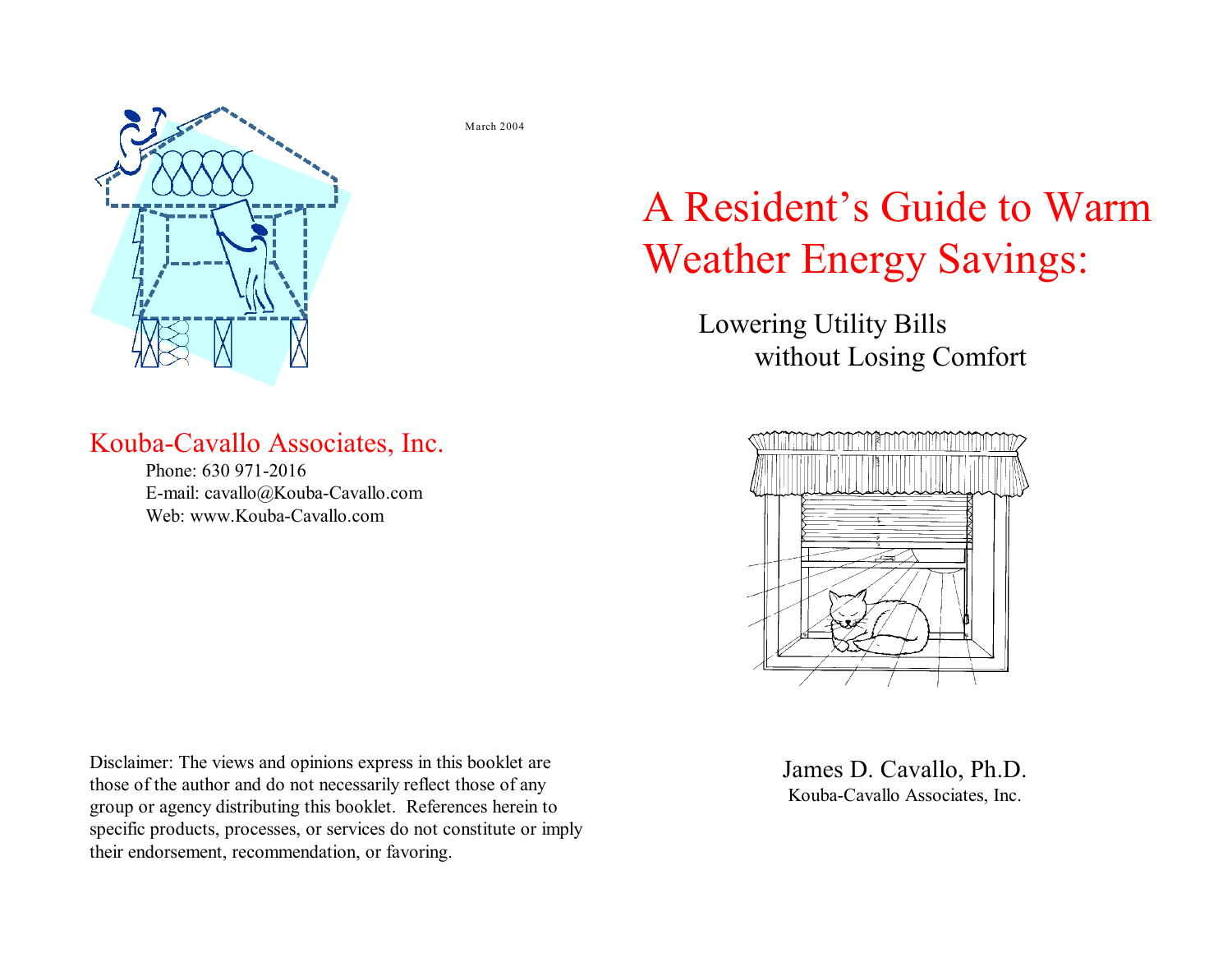Dedicated to those for whom the low operating cost of housing is not a luxury.

Copyright © 2004 by Kouba-Cavallo Associates, Inc.

All rights reserved

No part of this book may be used or reproduced in any manner whatsoever without written permission of the author. This booklet may be reproduced in its original and complete form by any non-profit or public entity for distribution without charge.

#### Acknowledgments:

Many of the energy tips on pages 18 and 19 were drawn from *Your Energy Savings: A Resident's Handbook* by Paul Knight, who generously gave permission for their use. Many of the illustrations in this booklet were produced by a wonderfully creative team at Argonne National Laboratory with public funding from the U.S. Department of Energy and the State of Illinois. We sincerely appreciate and recognize the work and talents of Marita Moniger, Daniel Sarro, and Carol Renaud.

#### Internet-based Information Sources

Home Energy Magazine [www.HomeEnergy.org](http://www.HomeEnergy.org)

Energy Star Information [www.EnergyStar.gov](http://www.EnergyStar.gov)

U.S. Department of Energy [www.eere.energy.gov/EE/buildings.html](http://www.EREN.gov) [www.eere.energy.gov/consumerinfo/](http://www.eere.energy.gov)

American Council for an Energy Efficient Economy [www.ACEEE.org](http://www.aceee.org)

Rocky Mountain Institute [www.RMI.org](http://www.RMI.org)

Alliance to Save Energy [www.ASE.org](http://www.ASE.org)

Kouba-Cavallo Associates [www.Kouba-Cavallo.com](http://www.Kouba)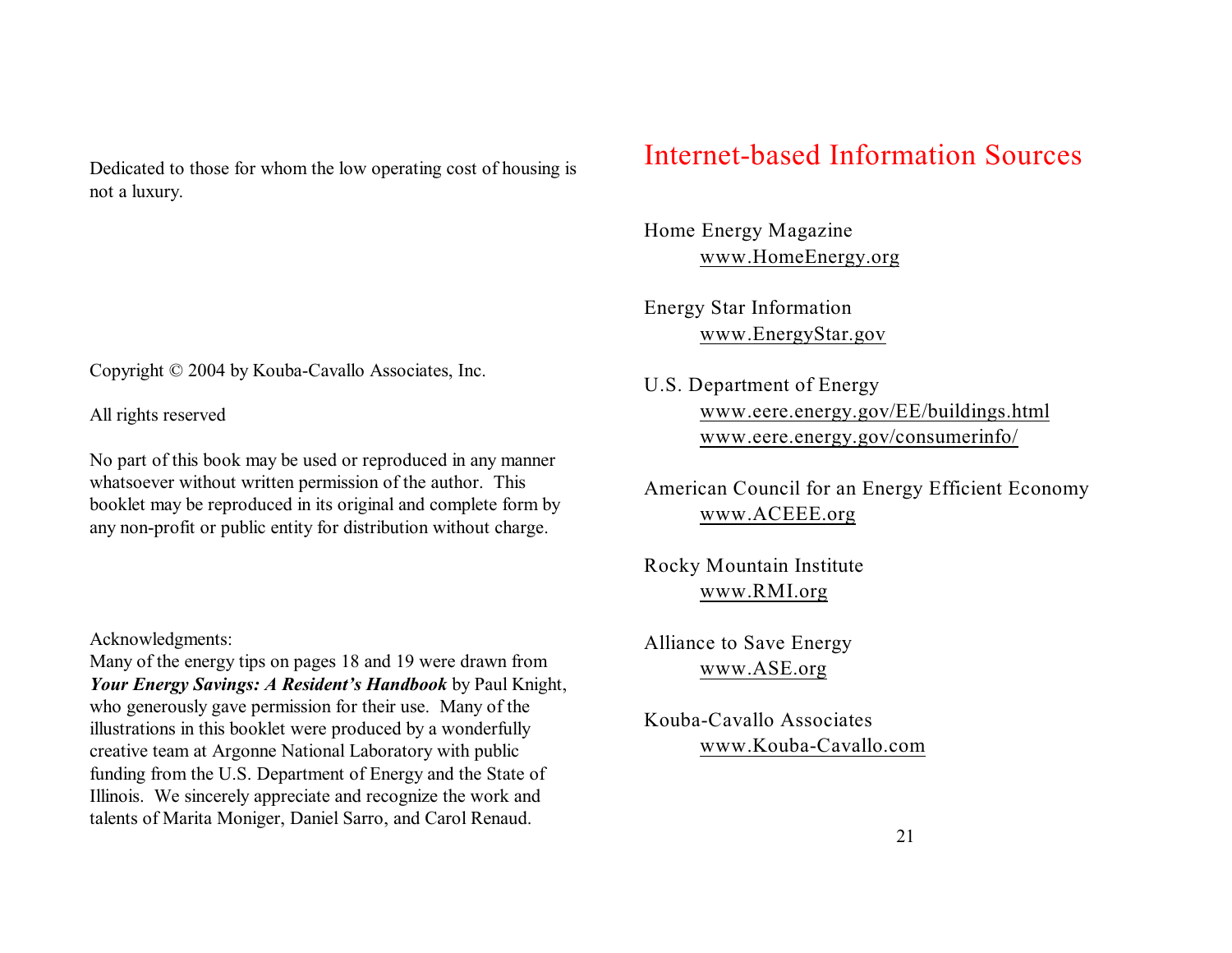Books on Energy Efficiency

#### *No-Regrets Remodeling*

from the editors of Home Energy call 510 524-5405

#### *The Residential Energy Audit Handbook*

Dale Schueman available in good libraries

#### *The Complete Book of Home Inspection*

Norman Becker available at many bookstores

#### *Consumer Guide to Home Energy Savings*

available from ACEEE call 202 429-0193

#### *The Healthy House*

John Bower available at many bookstores

# Saving Energy Saves Money

No one likes paying their utility bill. So why do millions of Americans pay more than they need to? The typical family spends about \$1,300 each year on heating and cooking fuels, electricity, and water. But that same typical family could save energy and water totaling more than \$400 annually and put that money to other good uses. This booklet contains ideas on how you can save energy around your home. Whether you live in a single family home or an apartment building, there are things that you can do to keep money in your pocket rather than letting it go to utility bills. Also you'll learn that saving energy doesn't require you to lose comfort.

1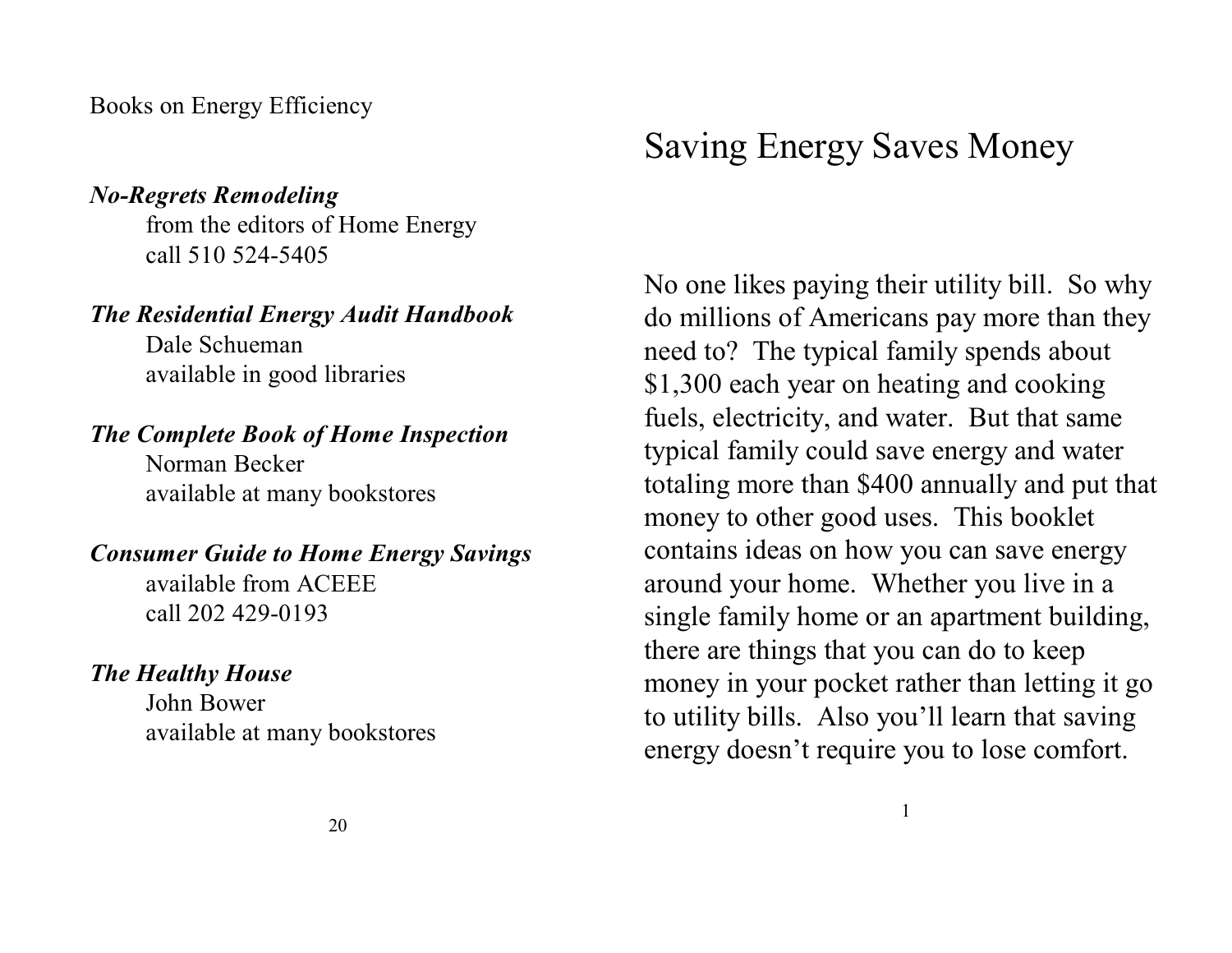#### How Do You Use Energy?



It's probably no surprise that the largest share of energy consumed around the home is used to heat and cool the air around you. If you had to pick one place to start saving energy, lowering your heating and cooling bills would make sense. But there are other areas where savings can be found, including conserving hot water and using efficient lights and appliances.

2

6. Hot water shouldn't be too hot. Have your water heater set no higher than  $120^\circ$ . Water hotter than that can be a scalding hazard.

7. Use your exhaust fans whenever you are in the bathroom. Showers can create excess moisture that will lead to mold or mildew. Also be sure to use the exhaust fan in the kitchen when cooking.

8. Don't store things in your furnace room. They could be a fire hazard.

9. Whenever a light bulb burns out, replace it with a compact fluorescent light bulb.

10. Set your refrigerator to keep your food at 38°. Don't let the food compartment get too cold; it will freeze your fruits and vegetables and waste energy.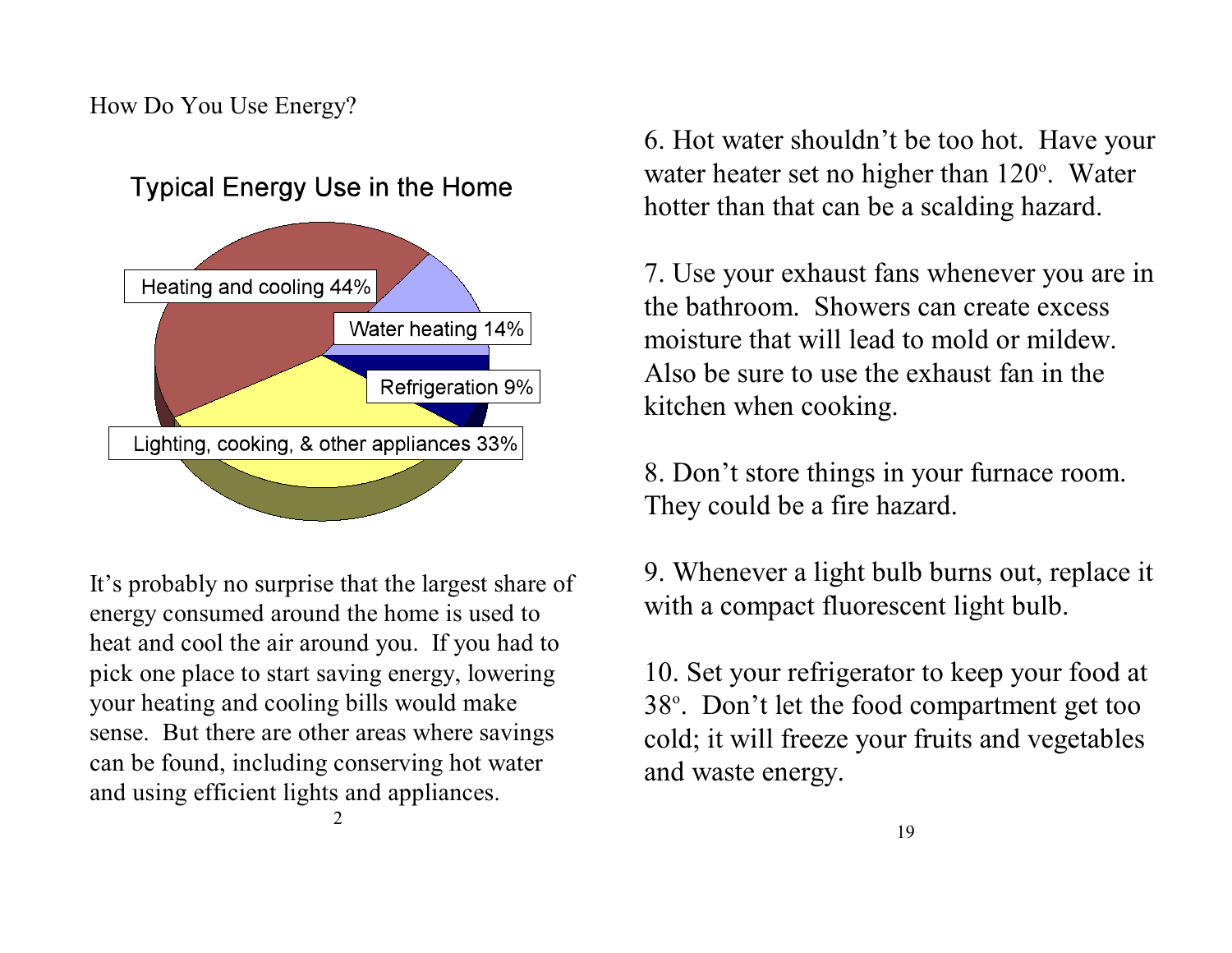Tips for Saving Money and Staying Cool

1. Ceiling fans will help your air conditioner move cool air around the house.

2. Turn off the air conditioning and open your windows on cooler evenings or in mild weather. Window fans work well when the sun goes down.

3. Set your thermostat up by 5 degrees when leaving home for more than 3 hours. Dialing up your thermostat can save up to 10 percent on your air conditioning bill.

4. Keep your duct registers or radiators clean and clear. Don't block the cool air from getting to you.

5. Close your shades to block out the sun's heat during the daytime.

18

The Problem of Energy Waste



The main object of this booklet is to help you save money, but reducing energy waste without reducing your comfort is also good for the environment. Every time you save electricity, natural gas, or some other fuel, you reduce pollution. So with energy conservation, you save money and the environment.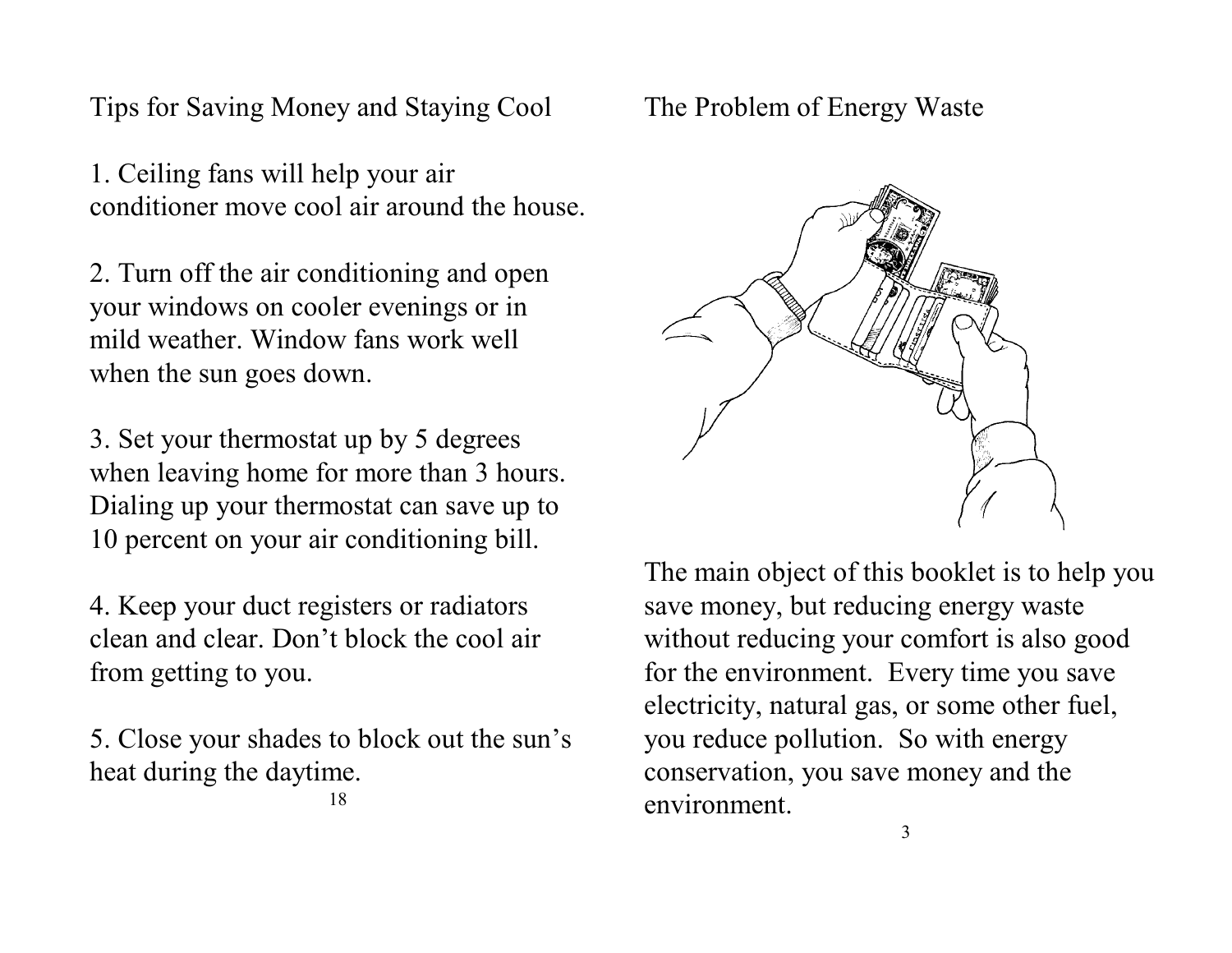#### Develop a Plan

Capturing your energy savings can take some planning. You should start by reading through this booklet and looking around your home. Ask yourself: Are there some simple, low-cost things that can be done? Almost certainly the answer will be "yes". But you probably can also find energy conservation actions that have some cost connected with them. You may want to have an energy audit or home energy rating done on your home. If you do, ask the technician to give you both a list of the energy measures that make sense for your home, the order in which the measures should be implemented, and the things you can do yourself. Get one of the books listed on page 20 of this booklet and plan your actions intelligently.

Bring the Conditioned Air to You

Your air conditioning works best when you let the air conditioning get to you. Be sure your furniture is not blocking the way for cool air to circulate. Move your bed, sofa, chair, or bookcase away from the air vents or room air conditioner. You'll be cooler!

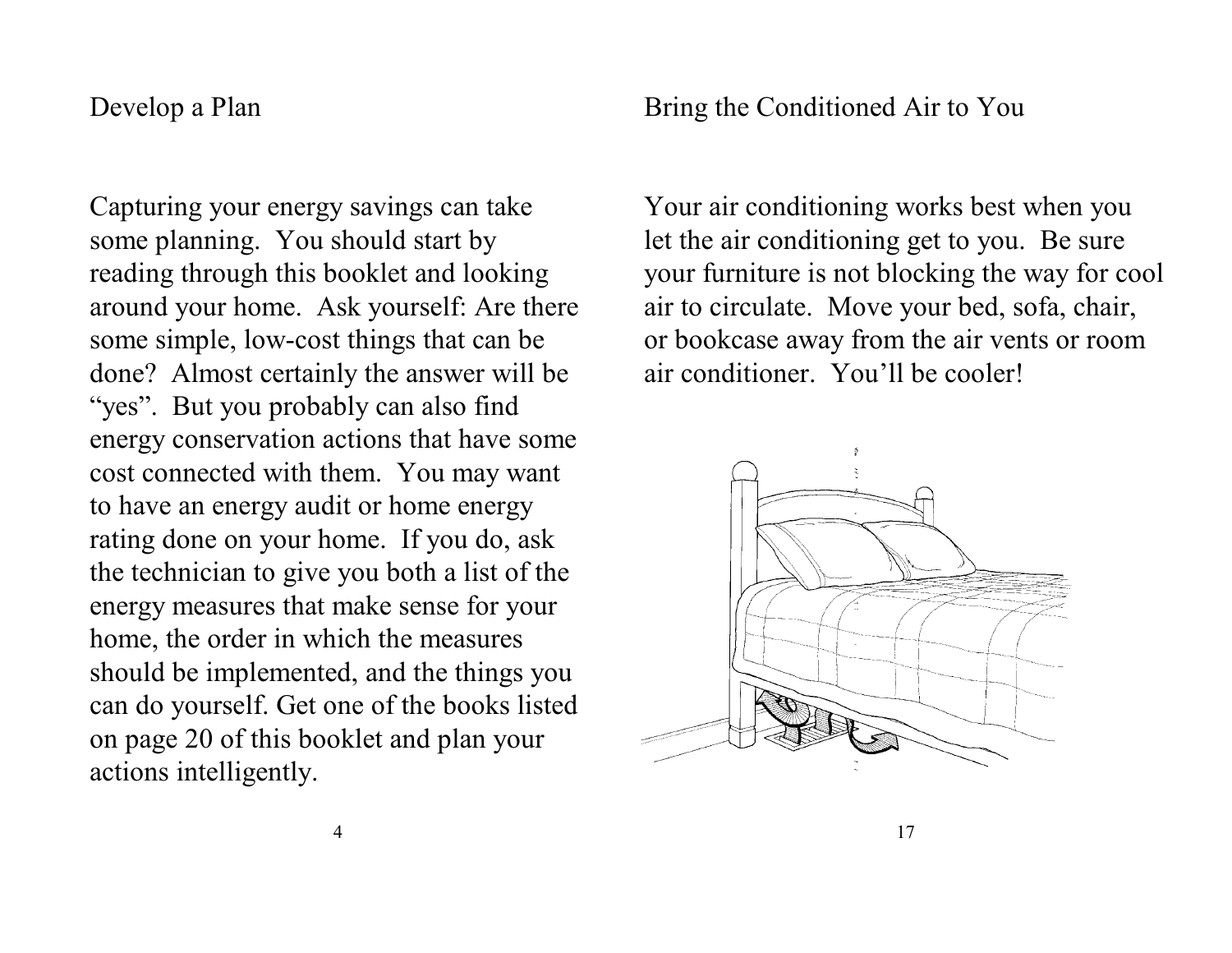Many electric devices around your home are never really turned off. TVs, VCRs, and DVD players usually have "instant on" features that use electricity both day and night whether you are watching them or not. One way to fight this phantom electric usage is to connect all of your entertainment devices to a power strip. When your are not using them, flip the switch off. Then you can be sure they aren't sucking up your electricity while you are sleeping.

You should also make sure your computer and its monitor are turned off when not in use. It's a costly myth that turning them on and off will burn more electricity than leaving them on.

Keep the Heat Out with Insulation

We usually think of insulation as keeping heat in, but it also will keep summer's heat out. This is especially true in your attic which can get very hot as the sun beats down on your roof. A thick layer of insulation will keep that heat in your attic, and your air conditioner will not have to work as hard. Insulation is rated by its resistance to heat movement with an R-value. At a minimum, attics should have between R-25 (6 inches of fiberglass) in the Southeast states and R-42 (14 inches of fiberglass) in the northern tier states. It is very important to have insulation around air conditioning duct if they go through your attic or some other unconditioned space. Adding insulation to attics is often a low cost improvement and will pay for itself in large energy savings in summer and winter.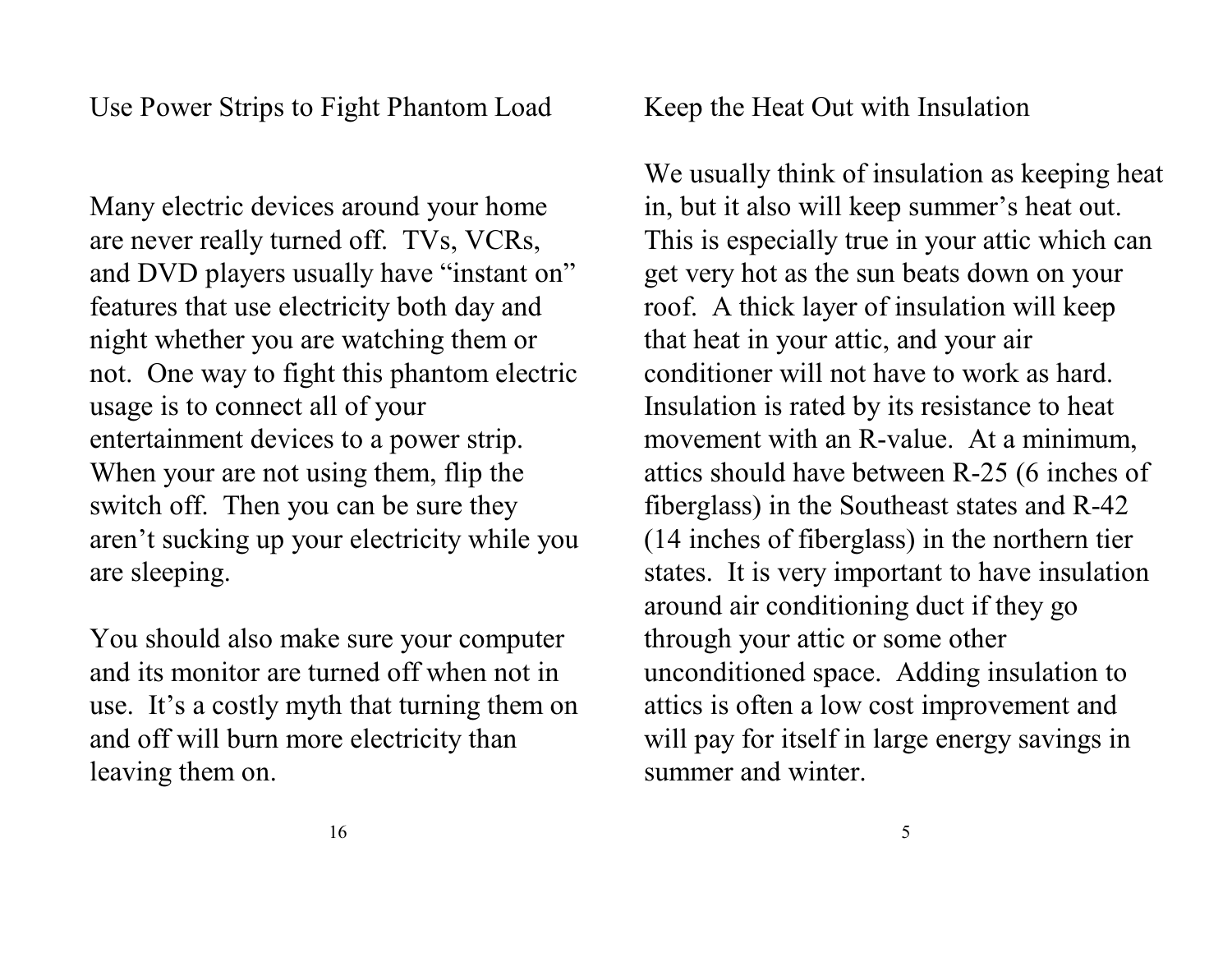#### Tighten Up Your Home

One of the biggest sources of summertime discomfort is hot, humid air seeping in through holes and cracks around your home. Sealing those holes and cracks can be easy and inexpensive. Caulk and weatherstripping is all you need! That will hold in the air cooled with your air conditioner and keep out the heat and humidity.





Good Idea Bad Idea

Furnace room safety is important. You should think before loading up your furnace room with lots of boxes, shoes, mops, cleaning supplies, and other clutter. Items stuffed close to a furnace or water heater are fire hazards. It is a bad idea to use your furnace room as an extra closet. A good idea is to keep the area around your furnace, air conditioner, and water heater clear. That also makes it easy to change the filter frequently!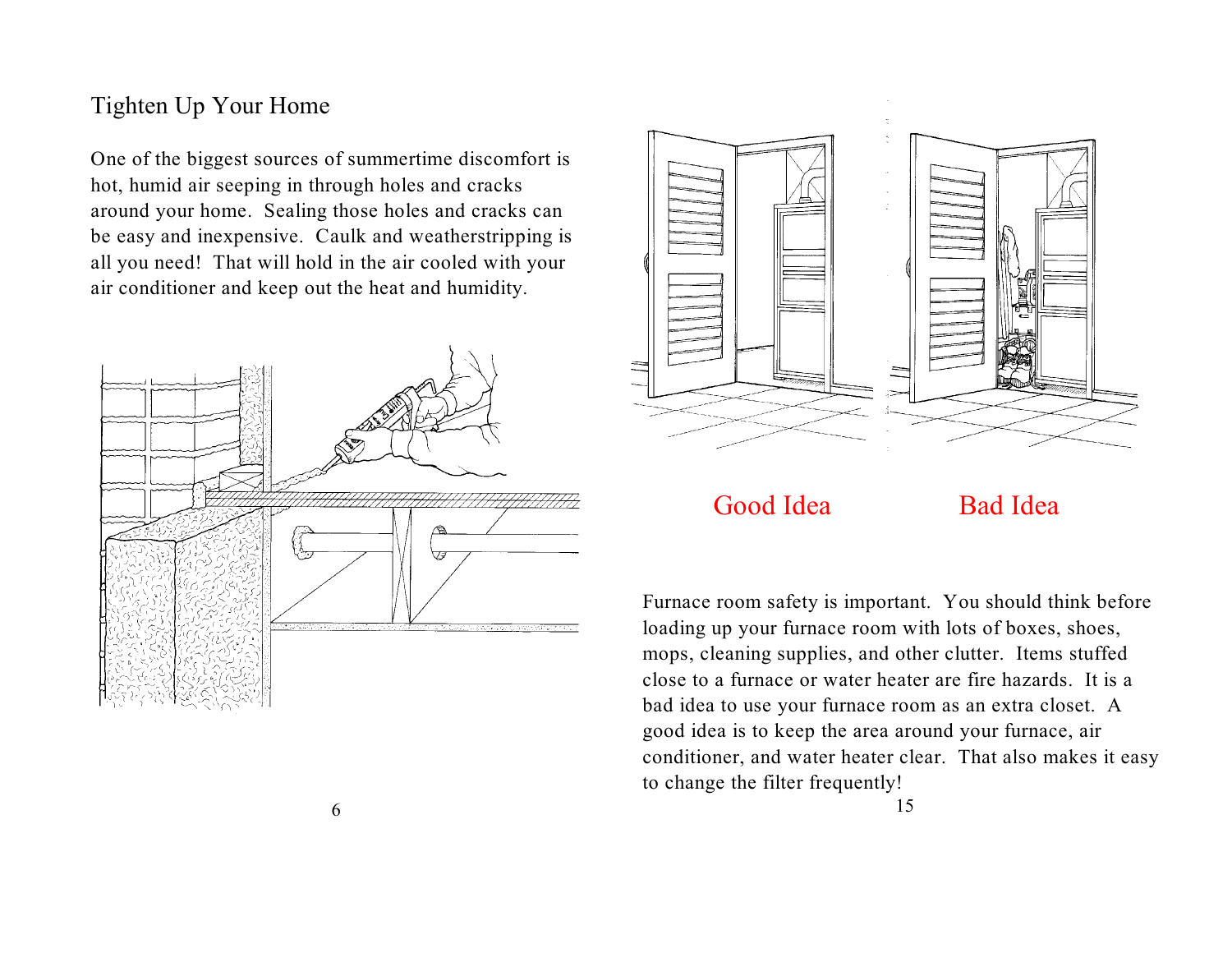### Save Electricity with Efficient Lights

One of the best ways to save money on your electricity bills is to switch from incandescent lights to compact fluorescent lighting. Compact fluorescent bulbs use from 60% to 75% less energy!



Replace any incandescent bulbs (like the one above) in a high use area with a compact fluorescent (like the one to the right). High use areas are usually kitchens, TV rooms, front parlors, and porches - or any light left on for more than 2 hours a day.



Here's what to do:

1. Find the problems: On a windy day feel around windows, doors, and exterior walls especially near the floor and around electrical outlets.

2. Weatherize your home: Use caulk and weatherstripping to seal up the holes and cracks that you find. Caulk is cheap, and so is weatherstripping! You can save 10 % of the energy you use to air condition your home by tightening up around windows, doors, and other places where hot, humid air comes in and conditioned air escapes.

3. Ask for help: If you find that there are major drafts in your home, get help. Ask for an energy audit or home energy rating by a professional who can test your home.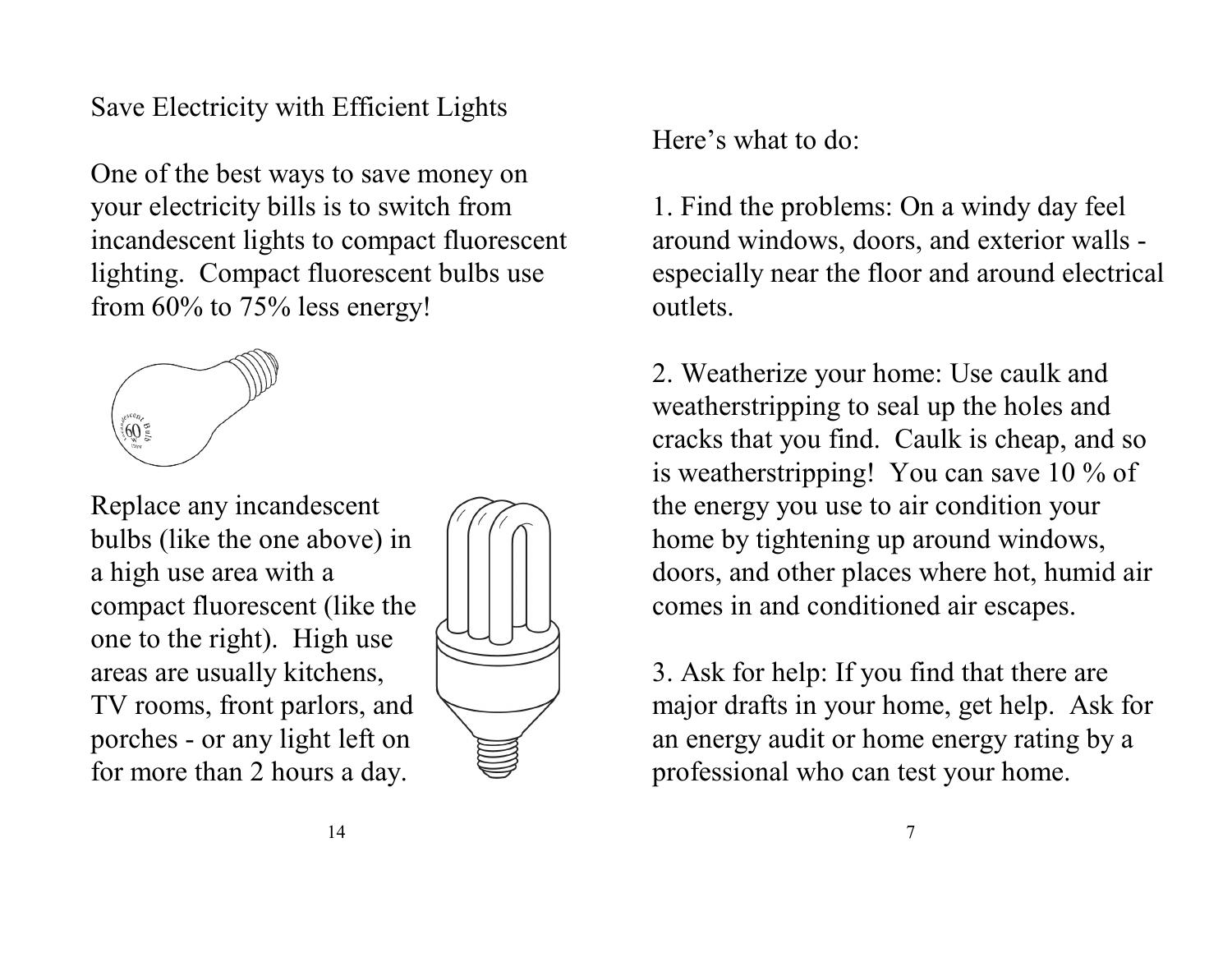Turn Up the Thermostat when You're Out

It's a myth that you can save energy dollars by leaving the temperature constant all the time. You should turn up the thermostat whenever you go out for more than 3 hours. Dialing up the temperature on your thermostat by 5 degrees will save money. When you get home, return the thermostat to  $78^\circ$ . You'll be cool in a few minutes.

 Kitchens use a lot of energy. You can save by buying appliances that have the Energy Star label. And when you are cooking don't forget to use the lids of the pots. Food will cook faster; the kitchen won't be so hot; less moisture will fill the air; and you won't waste energy.





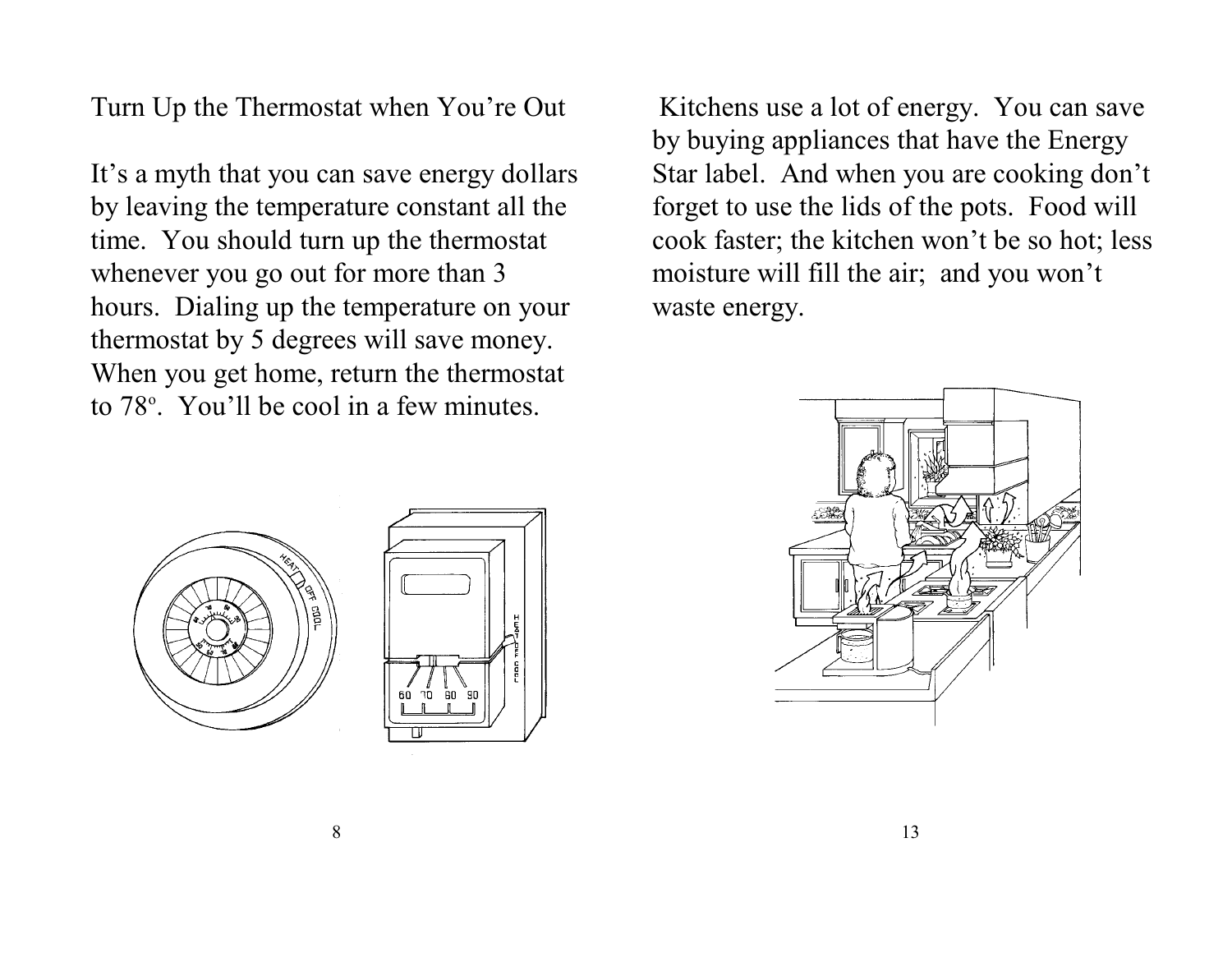#### Refrigerators Use Lots of Energy



In many homes, the refrigerator is the largest electricity-using appliance. That's not a surprise when you think that it is operating 24 hours a day, 7 days a week. Help your refrigerator use less energy by:

- 1. Closing the refrigerator door after use
- 2. Not leaving the door open while deciding what to eat
- 3. Keeping the food compartment no lower than at  $38^\circ$

# Is Heat Pouring in from Your Windows?

Windows provide free light, but the sun can make your home into an oven. Here are things you can do:

1. Close your curtains and shades by 9 o'clock each morning - especially for windows facing south or west.

2. When not using air conditioning, open windows on the shady side of the house.

3. Install awnings or plant trees and shrubs to block the direct rays of the sun.